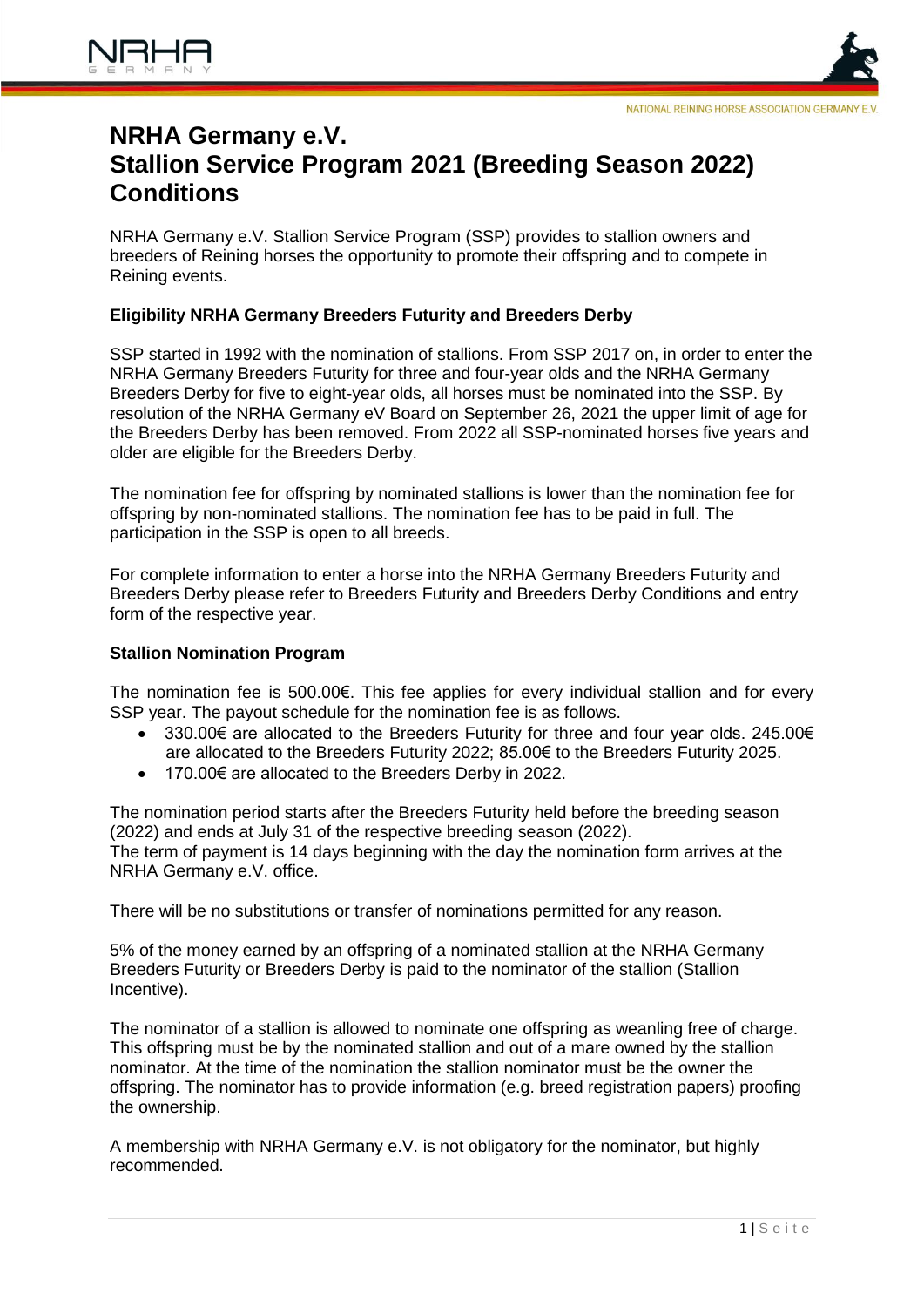

# **Foal Nomination Program**

In order to enter in the Breeders Futurity for three-year olds, from 2022 all horses must be nominated in the SSP.

In order to enter in the Breeders Futurity for four-year olds, from 2023 all horses must be nominated in the SSP.

In order to enter in the Breeders Derby 2024, all horses must be nominated in the SSP as follows:

|                      | 2024 | 2025 | 2026 | 2027       | 2028 and later |
|----------------------|------|------|------|------------|----------------|
| 5 year olds          | ves  | ves  | yes  | <b>ves</b> | yes            |
| 6 year olds          | no   | ves  | yes  | ves        | yes            |
| year olds            | no   | no   | ves  | <b>ves</b> | ves            |
| 8 year olds          | no   | no   | no   | yes        | yes            |
| 9 years and<br>older | no   | no   | no   | no         | yes            |

A transitional arrangement is provided for offspring of non-nominated stallions born in 2018 or before. Those horses can be entered in the 3 and 4yo Breeders Futurity or 5yo & up Breeders Derby by paying a late nomination fee of 1,000.00€. The late nomination fee applies for every single event and is additional to all regular entry fees. As an alternative to the late fee of €1,000.00 per event, the eligibility for all future Breeders Derbies can be acquired by paying a one-time post nomination fee of €3,000.00. Late fees per event that have already been paid will be offset against the one-time post-nomination fee.

#### Nomination fee for horses:

The nomination fee for offspring by nominated stallions is lower than the nomination fee for offspring by non-nominated stallions. The nomination fee is a one-time payment.

| Age of Horse | Stallion is | Stallion is not |  |
|--------------|-------------|-----------------|--|
|              | nominated € | nominated €     |  |
| Weanling     | 150.00      | 300,00          |  |
| Yearling     | 500.00      | 1,500.00        |  |
| 2 Year-Olds  | 1,500.00    | 2,500.00        |  |
| 3 Year-Olds  | 2,000.00    | 3,000.00        |  |
| 4 Year-Olds  | 2,500.00    | 4,000.00        |  |
| 5 Year-Olds  | 2,000.00    | 3,000.00        |  |
| 6 Year-Olds  | 1,500.00    | 2,500.00        |  |
| 7 Year-Olds  | 1,000.00    | 1,500.00        |  |
| 8 Year-Olds  | 750.00      | 1,000.00        |  |
| 9 Years and  | 600.00      | 850.00          |  |
| older        |             |                 |  |

Payout schedule of the nomination fee:

- 2/3 of the nomination fee is allocated to the Breeders Futurity for three and four your olds, following the fifth year after the respective SSP year.
- 1/3 of the nomination fee is allocated to the Breeders Derby, following the seventh year after the respective SSP year.

The nomination period for weanlings starts at August 1 of year of birth and ends January 10 of the following year. The nomination period for yearling and older horses starts January 1 and ends December 31 of the respective year.

The term of payment is 14 days beginning with the day the nomination form arrives at the NRHA Germany e.V. office. If a horse is nominated at the same time it is being entered in to the Breeders Futurity or Breeders Derby, the applicable nomination fee must be paid at the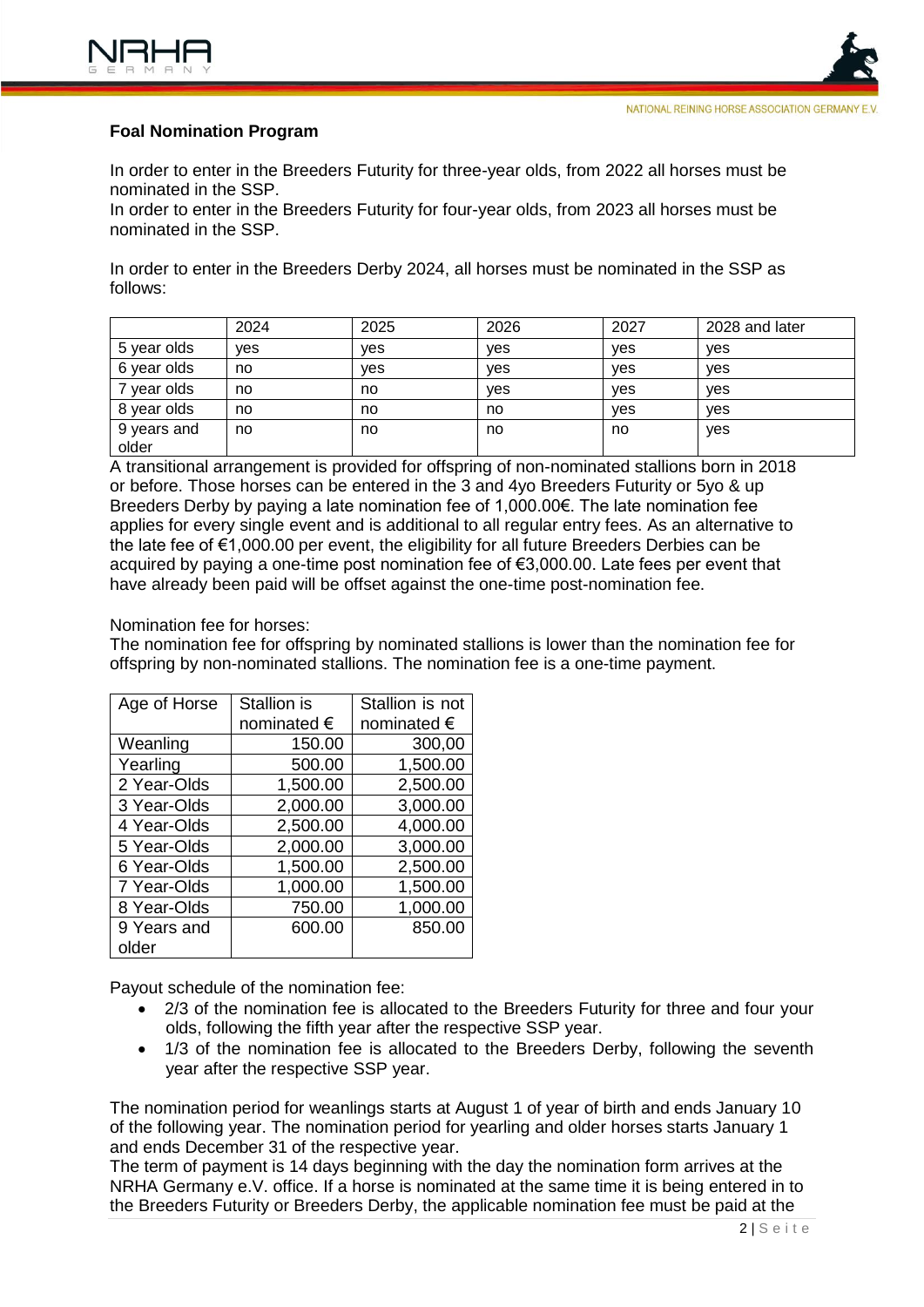time of entry completion.

There will be no substitutions or transfer of nominations permitted for any reason.

5% of the money earned by the horse at the NRHA Germany Breeders Futurity or Breeders Derby is paid to the nominator of the horse (Foal Incentive).

The application for a NRHA Germany Competition License is not obligatory at the time of nomination. The NRHA Germany Competition License is required at the time the horse is entered in the Breeders Futurity or Breeders Derby.

A membership with NRHA Germany e.V. is not obligatory for the nominator, but highly recommended.

# **Timetable for the Stallion Service Program**

The SSP Breeding Season is the year following the SSP Year. 2017: SSP Year – Nomination of Stallions 2018: Breeding Season 2019: Foal's Year of Birth – Nomination as Weanling 2022: eligible for Breeders Futurity 3 year-olds 2023: eligible for Breeders Futurity 4 year-olds 2024: eligible for Breeders Derby

#### **Nomination**

At present, the nomination form for the NRHA Germany SSP 2022 is available at [www.nrha.de.](http://www.nrha.de/) Please complete the nomination form truthfully. A copy of breed registration papers must accompany the nomination form and has to be sent to the NRHA Germany e.V. office. The nominator will receive an invoice from NRHA Germany e.V.

Since March 3, 2019 NRHA Germany e.V. there is already a new web site [www.sspnrhagermany.de](http://www.sspnrhagermany.de/) providing the online-nomination for stallions and foals/horses. For more details, please refer to the help-functions offered at the web site. NRHA Germany continues accepting the nomination form per postal mail, fax, or email. Please download the nomination forms at [www.sspnrhagermany.de.](http://www.sspnrhagermany.de/) A service fee of 50.00€ will be charged for every nomination not conducted per online-nomination completely without any corrections or additions by the NRHA Germany e.V. office.

Nominator of stallion or foal/horse can be different from the owner of the respective stallion or foal/horse. NRHA Germany e.V. recognizes the person which is specified as nominator in the nomination form. In case nominator is not the owner of the stallion or foal/horse at time of nomination, a declaration of agreement signed by the current owner must accompany the nomination form.

The nomination fee has to be paid in Euros  $(\epsilon)$  only.

The nomination of a stallion or foal/horse is completed and final, at the time the entire nomination fee is credited [unconditionally](https://dict.leo.org/englisch-deutsch/unconditionally) [and](https://dict.leo.org/englisch-deutsch/and) [without](https://dict.leo.org/englisch-deutsch/without) [restriction](https://dict.leo.org/englisch-deutsch/restriction) to NRHA Germany's bank account. It is the nominator's responsibility to make nomination and nomination fee payment on or before the due date. NRHA Germany will not be responsible for payments not received in time for any reasons. In case of doubt it is recommended that nominator requests the status of the nomination from NRHA Germany e.V. office.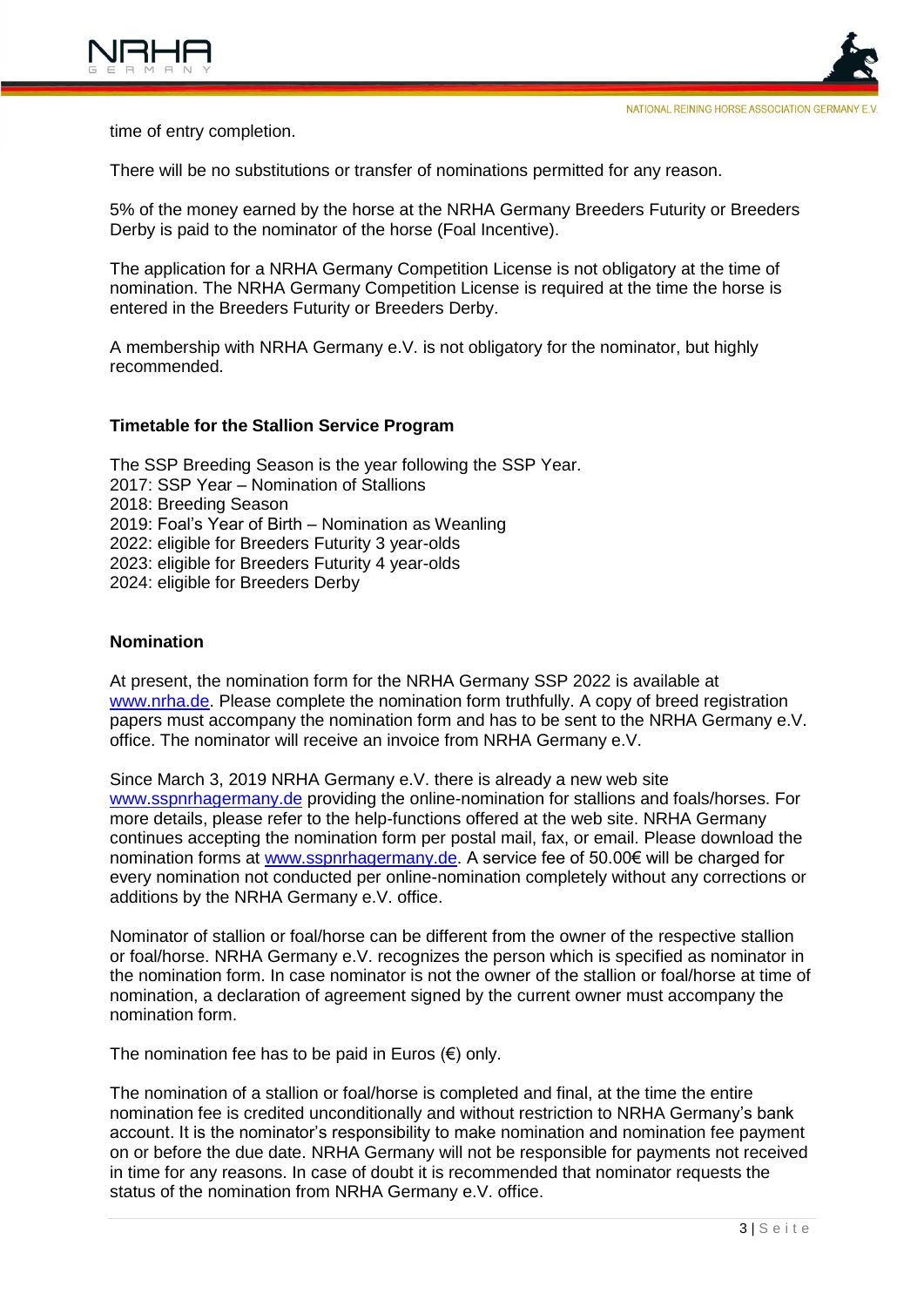

By submitting the nomination form to NRHA Germany e.V. office, regardless via postal mail, fax, Email or online nomination, nominator agrees to abide the NRHA Germany e.V. Stallion Service Conditions. Nominator assures that nominator has read the Conditions thoroughly and understands the conditions and assents to the Conditions.

#### **Stallion Incentive and Foal Incentive**

The Stallion and Foal Incentive will be paid in Euros  $(\epsilon)$  only. The payment will be done by bank transfer only. There will be no extra fees for bank transfer within countries participating in SEPA. For bank transfer in all other countries all fees and costs originated from the bank transfer will be deducted from the incentive payment. Stallion and foal Incentive will be paid by NRHA Germany within 60 days after the respective NRHA Germany Breeders Futurity and Derby.

It is the nominator's responsibility to provide the current and correct bank information including address with the nomination form and maintain this information. Nominator is required to update this information. NRHA Germany is not responsible for any reasons and has no obligation to investigate the current and correct bank information of any nominator. In case Stallion or Foal Incentive cannot be paid within 180 days after the respective Breeders Futurity or Breeders Derby because of incorrect or missing bank information, the respective Stallion or Foal Incentive will be applied to the following Breeders Futurity respectively Breeders Derby.

German Tax Code will apply to any Stallion or Foal Incentive payments.

Nomination payment made for weanlings on or before October 31 will qualify for a full refund if the nominated weanling becomes deceased prior to December 31 of its weanling year. Written notification of the death by a veterinarian must be received in the NRHA Germany office on or before December 31 of the weanling year. All of the nomination fees paid after October 31 of the weanling year, are not eligible for refunds for any reason.

# **Method of Payment of Fees**

Nomination may be paid via bank transfer, direct debit or credit card. Information for direct debit or credit card may be provided together with nomination form or separate as a method of payment for all payments to NRHA Germany e.V. All fees and costs originated by the respective method of payment have to be paid by the nominator.

In case payment of nominations is not credited to NRHA Germany's bank account on or before due date, NRHA Germany is entitled to charge default charges and late fees or to reject the nomination. It is the decision of the Board of NRHA Germany to reject a nomination. This decision is final.

# **Change of Ownership**

A nominated Stallion or Foal/Horse may change ownership and retain nominator status under the new owner. The Stallion or Foal Incentive stays with the original nominator no matter how many times the Stallion or Foal/Horse changes ownership.